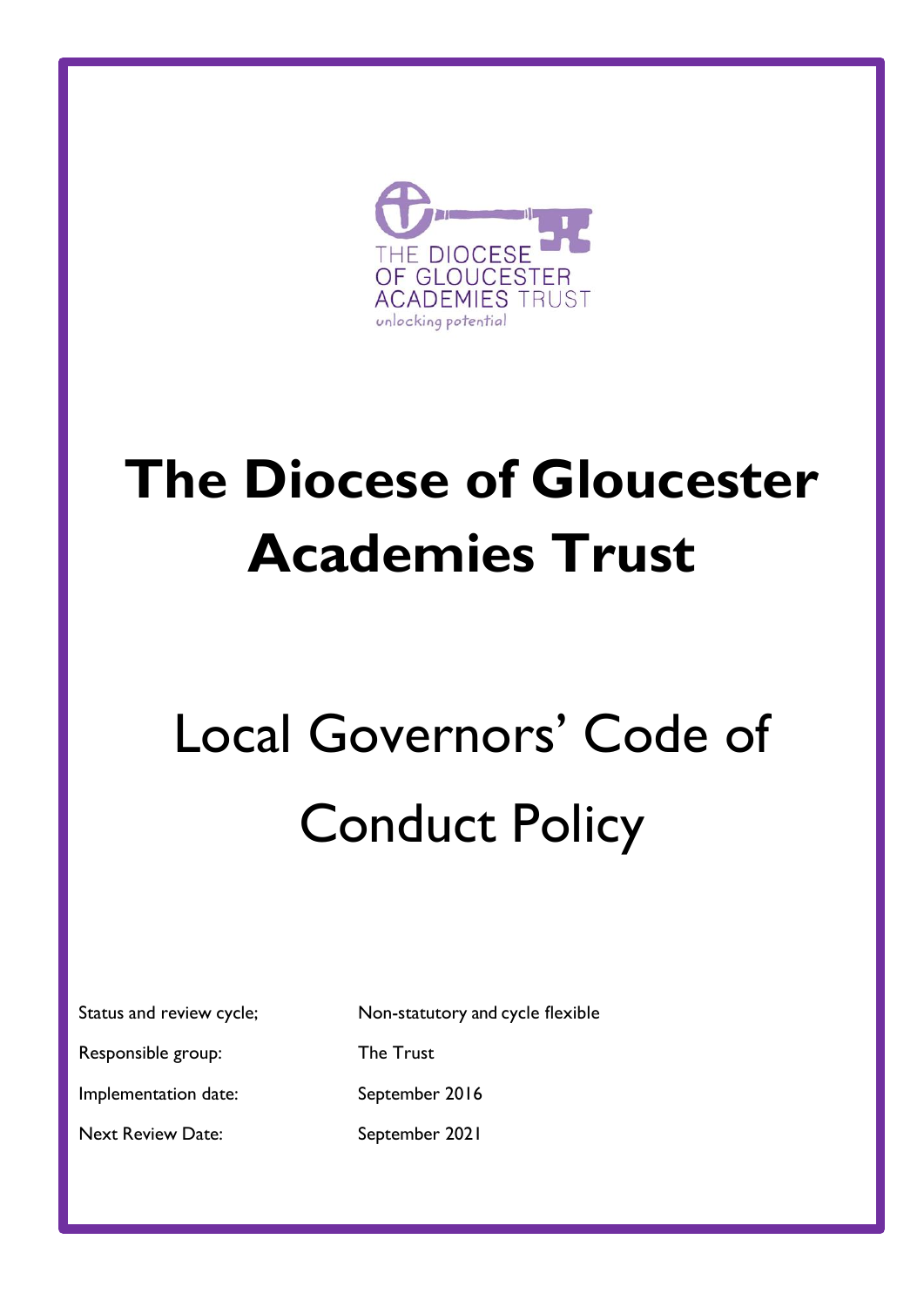# **Diocese of Gloucester Academies Trust**

# **Local Governors' Code of Conduct Policy**

# **The role of the local governing body is set out in the academy scheme of delegation.**

The Diocese of Gloucester Academy Trust recognises and values the effort taken by members of the Trust's local governing bodies who contribute towards the governance of our academies. We encourage your contribution and acknowledge the time, expertise and commitment you offer. As a result, we want to make sure that your time spent as part of the local governing body is productive and enjoyable.

The Trust Board has overall responsibility for all DGAT academies but the day to day governance of each academy is delegated to a local governing body through scheme of delegation. The scheme of delegation for each of our Trust academies sets out clearly the roles and responsibilities of the local governing body.

Academy governing bodies are responsible for working with the academy leaders to ensure that high quality outcomes are delivered and the academy is a safe and welcoming place for all. Together with the Executive Headteacher/Head of School/Principal, who is/are responsible for day-to-day management, they oversee the academy and have responsibilities in holding the academy accountable for its work.

Key roles of local governors

- To ensure the vision, ethos and strategic direction of the Trust is in place within the school
- To hold the headteacher to account for the educational performance of the school and its children, and the performance management of all staff
- To oversee the financial performance of the school and make sure its money is well spent

Local governors also carry out a number of other important duties, which include:

- Working in collaboration with the Trust to determine how the school's budget is spent
- Hearing appeals and grievances
- Forming policy other than that directed by the Trust
- Setting standards for children's behaviour and discipline
- Making sure school buildings are welcoming and safe
- Monitoring the school's aims and policies

This code of conduct outlines what is expected from members of the local governing body and is based upon the The Seven Principles of Public Life, originally published by the Nolan Committee: The Committee on Standards in Public Life was established by the then Prime Minister in October 1994, under the Chairmanship of Lord Nolan, to consider standards of conduct in various areas of public life, and to make recommendations. The Seven Principles of Public Life are:

**Selflessness -** Holders of public office should act solely in terms of the public interest. They should not do so in order to gain financial or other material benefits for themselves, their family, or their friends.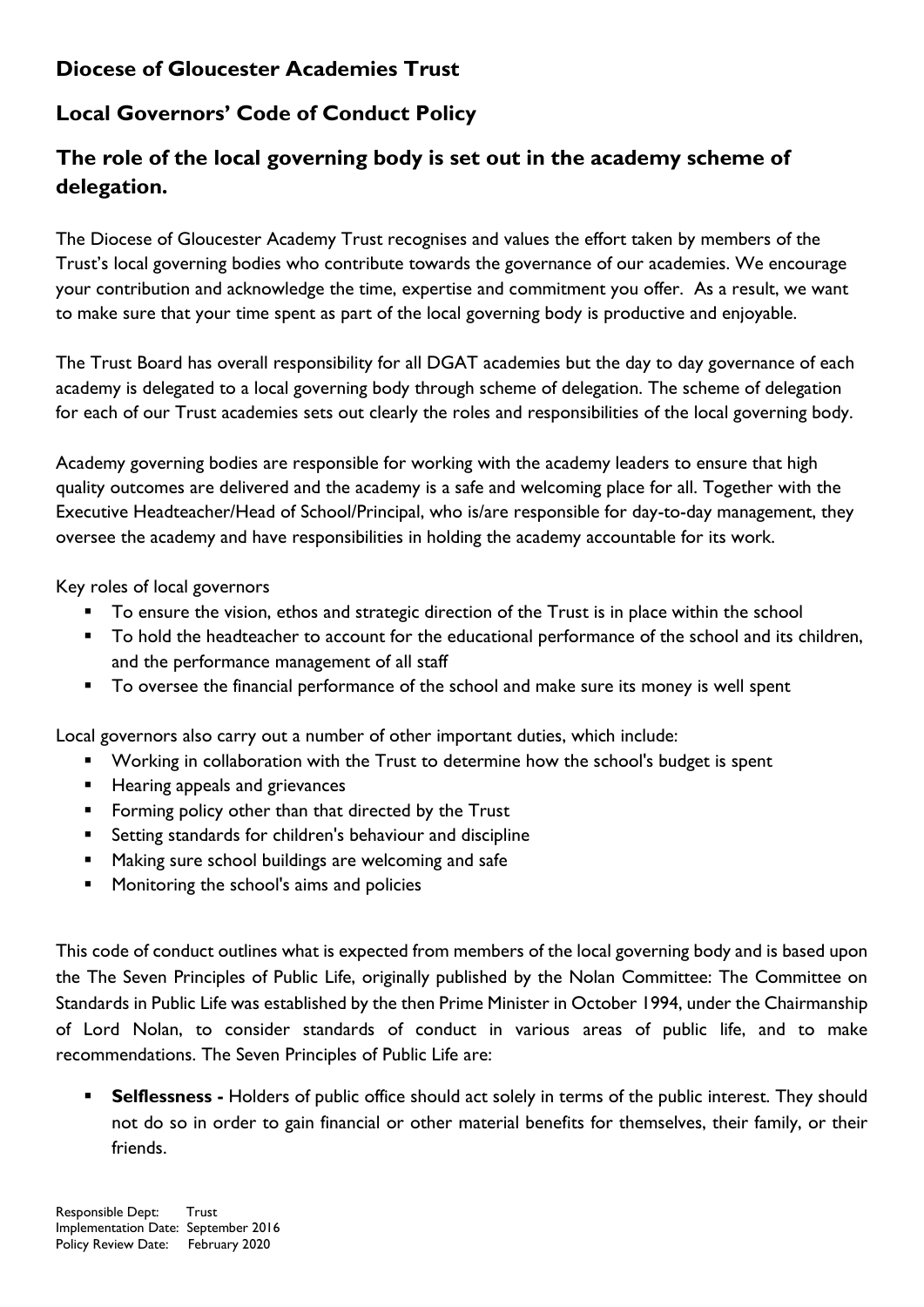- **Integrity** Holders of public office should not place themselves under any financial or other obligation to outside individuals or organisations that might seek to influence them in the performance of their official duties.
- **Objectivity -** In carrying out public business, including making public appointments, awarding contracts, or recommending individuals for rewards and benefits, holders of public office should make choices on merit.
- **EXECOUNTABILITY Holders of public office are accountable for their decisions and actions to the** public and must submit themselves to whatever scrutiny is appropriate to their office.
- **Openness -** Holders of public office should be as open as possible about all the decisions and actions that they take. They should give reasons for their decisions and restrict information only when the wider public interest clearly demands.
- **Honesty -** Holders of public office have a duty to declare any private interests relating to their public duties and to take steps to resolve any conflicts arising in a way that protects the public interest.
- **Eadership -** Holders of public office should promote and support these principles by leadership and example.

Signed by:

Chair of the board of trustees Date: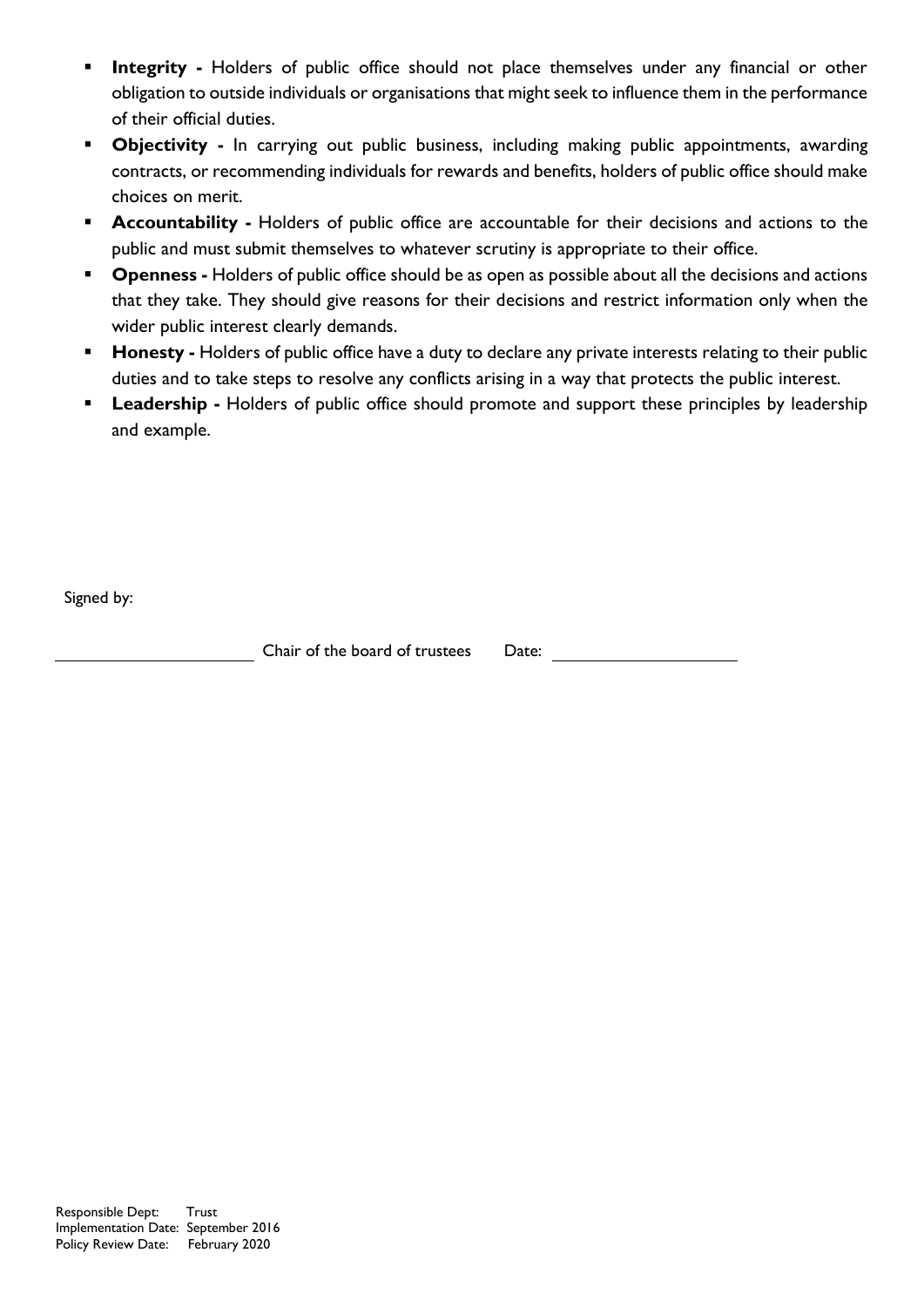# **As local governors we agree to the following:**

#### Role and Responsibilities

- We will ensure we develop and maintain a collective understanding of the purpose of the board and the role of the lead executive/headteacher.
- We will maintain responsibility for monitoring the implementation of, and keeping under review, the policies, plans and procedures of the academy as delegated by the Trust board.
- The board of trustees will be responsible for the development of policies across the trust and will seek to engage with local governors when developing and reviewing trust-wide policies.
- We accept that we have no legal authority to act individually or on behalf of the Trust, except when the local governing body has been given delegated authority to do so.
- We will only speak on behalf of the local governing body or Trust when we have been specifically authorised to do so.
- We accept collective responsibility for all decisions made by the board or its delegated agents and will not speak against majority decisions or discussions outside the local governing body or Trust board meetings.
- We will respect the role of the board of trustees and its statutory responsibilities for the Trust and its academies, never acting in a way that could undermine such arrangements.
- We will respect executive and senior leaders and their responsibility for the day-to-day management of the Trust, never acting in a way that could undermine such arrangements.
- We will adhere to the Trust's and the academy's rules and polices, and the procedures of the Trust and local governing body, in accordance with the relevant governing documents and law.
- When formally speaking or writing in a governing role, we will ensure our comments reflect current Trust policy even if they might be different to personal views.

As members of the local governing body we will:

- Always be mindful of our responsibility to maintain and develop the ethos and reputation of our school/group of schools. Our actions within the school and the local community will reflect this.
- Consider how our decisions may affect the community, including the wider trust community.
- Actively and professionally support and challenge the leadership of the academy in line with delegated functions.
- Follow the procedures established by the Trust board.
- Only make decisions delegated to the local governing body by the board of trustees and as determined by the Trust's scheme of delegation.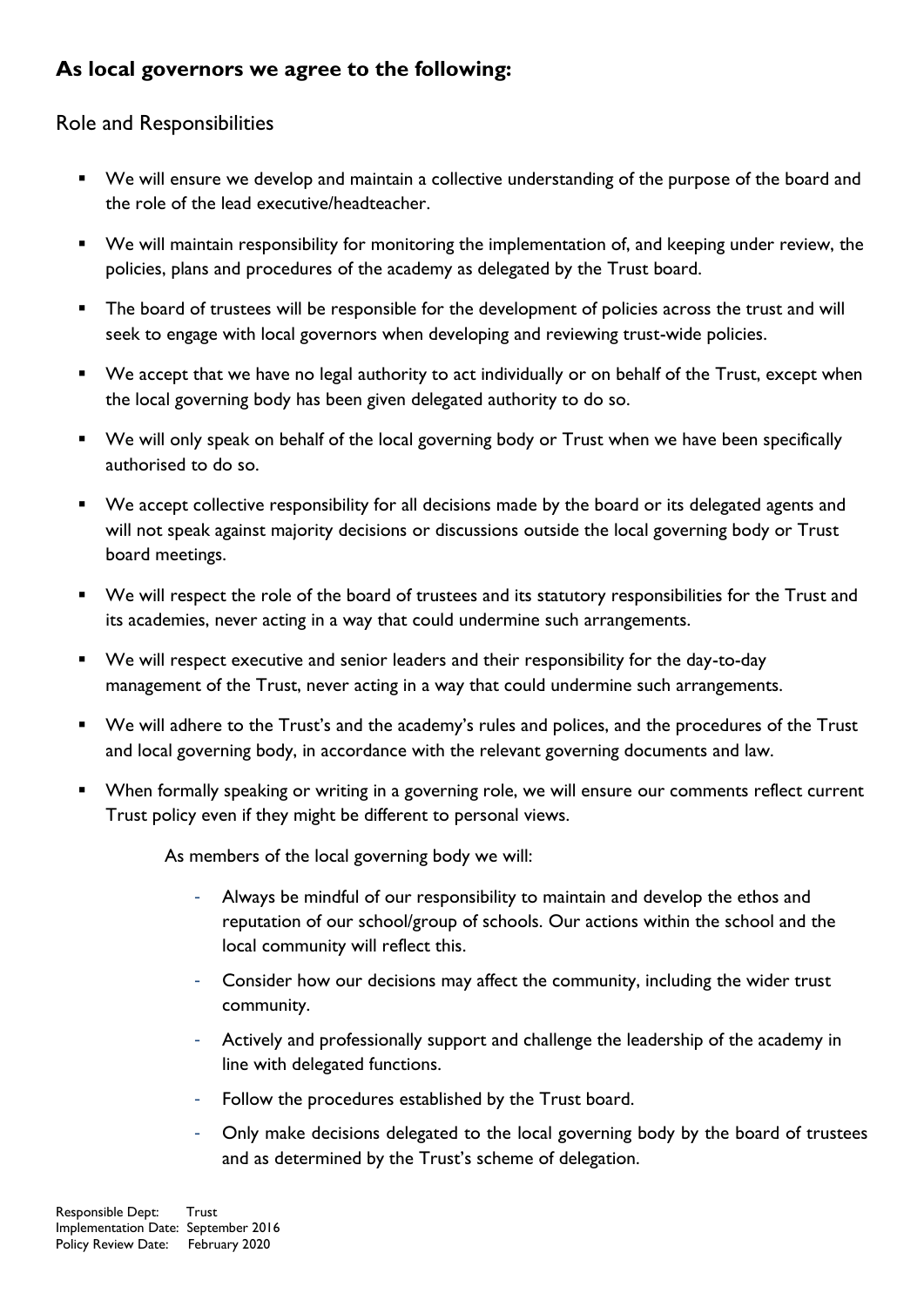- We understand our duty to will act fairly and without prejudice, and in so far as we have responsibility for staff, we will fulfil all that is expected of a good employer. In making or responding to criticism or complaints we will follow the procedures established by the Trust board.
- We will actively support and challenge the lead executive/headteacher.
- We will encourage open government and will act appropriately.

#### **Commitment**

- We acknowledge that accepting office as a local governor member involves the commitment of significant amounts of time and energy.
- We will each involve ourselves actively in the work of the local governing body, and accept our fair share of responsibilities, including service on committees or working groups.
- We will make full efforts to attend all meetings and where we cannot attend explain in advance and provide a reason why we are unable to.
- We will get to know the school/s well and respond to opportunities to involve ourselves in school activities.
- We will visit the school/s, with all visits arranged in advance with the lead executive/headteacher and undertaken within the framework established by the governing board.
- We will consider seriously our individual and collective needs for induction, training and development, and will undertake relevant training.
- We accept that in the interests of open government, our full names, date of appointment, terms of office, roles on the governing board, attendance records, relevant business and pecuniary interests, category of governor and the body responsible for appointing us will be published on the school's website.
- In the interests of transparency we accept that information relating to local governors will be collected and logged on the DfE's national database of governors (Get information about schools (GIAS)).

#### Relationships

- We will strive to work as a team in which constructive working relationships are actively promoted.
- We will express views openly, courteously and respectfully in all our communications with other governors/trustees/academy committee members and the clerk to the governing board.
- We will support the chair in their role of ensuring appropriate conduct both at meetings and at all times.
- We are prepared to answer queries from other board members in relation to delegated functions and take into account any concerns expressed, and we will acknowledge the time, effort and skills that have been committed to the delegated function by those involved.
- We will seek to develop effective working relationships with the lead executive/headteacher, staff and parents, the trust, the local authority and other relevant agencies and the community.

#### **Confidentiality**

- We will observe complete confidentiality when matters are deemed confidential or where they concern specific members of staff or pupils, both inside or outside school.
- We will exercise the greatest prudence at all times when discussions regarding school/Trust business arise outside a governing board meeting.

Responsible Dept: Trust Implementation Date: September 2016 Policy Review Date: February 2020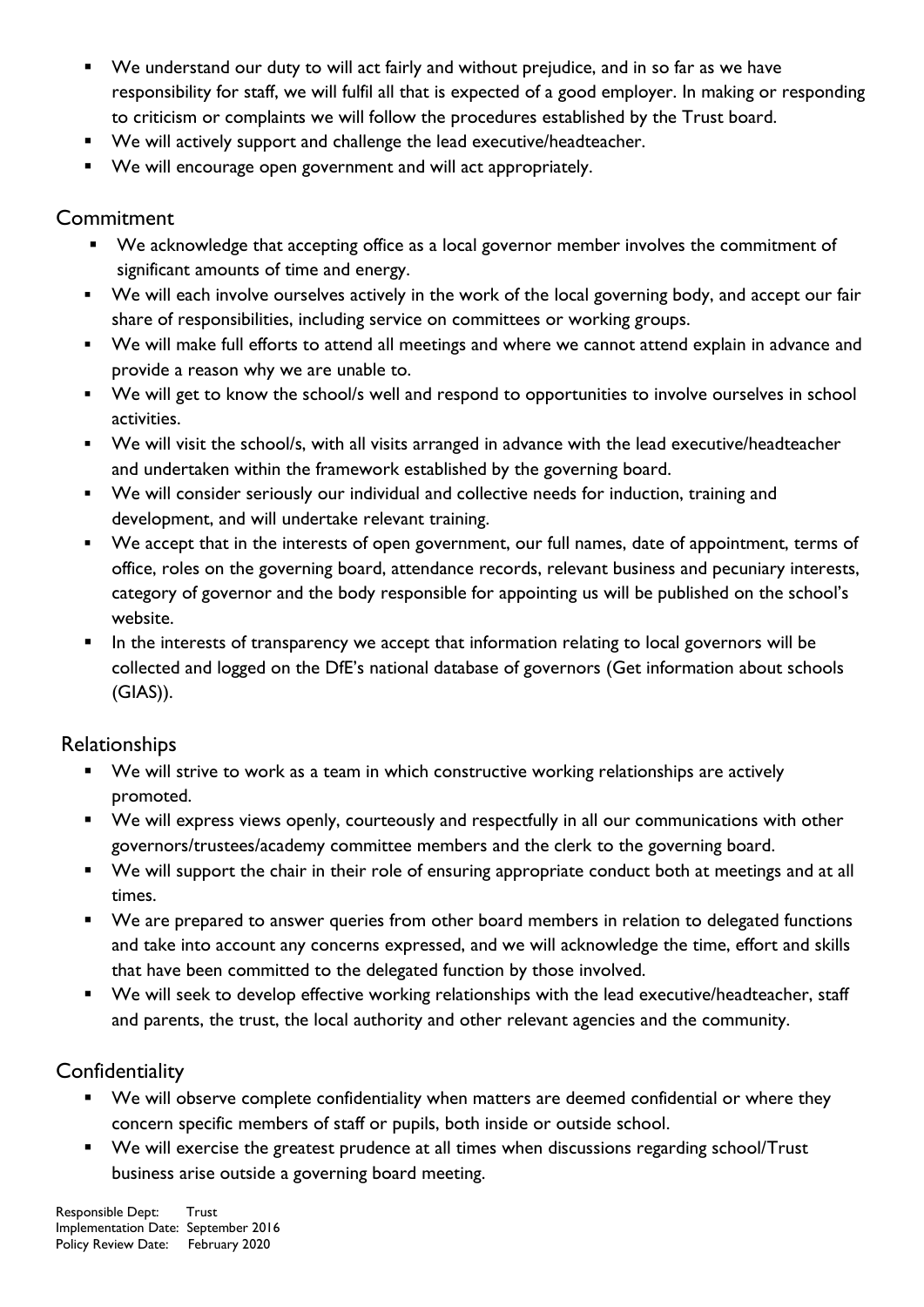- The details of any vote will not be revealed under any circumstances the board of trustees is entitled to be informed of the details of all votes and decisions made by the local governing body.
- We will continue to apply the requirements for confidentiality after a governor leaves office.

#### Conflicts of interest

- We will record any pecuniary or other business interest (including those related to people we are connected with) that we have in connection with the local governing body or board of trustee's business in the Register of Business Interests, and if any such conflicted matter arises in a meeting we will leave the meeting for the appropriate length of time. We accept that the Register of Business Interests will be published on the school/trust's website.
- We will also declare any conflict of interest or loyalty at the start of any meeting should the situation arise.
- We will act in the best interests of the school as a whole and not as a representative of any group or individual, even if elected to the governing board.
- Conflicts of interest will be managed in line with the Trust's Conflicts of Interest Policy.

## **Breach of this code of conduct**

- If a member of the local governing body breaches this code of conduct, the issue will be raised with the chair of the board of trustees, who will make arrangements for the concern to be investigated by the chair of the local governing body.
- In the event that it is believed the chair of the local governing body has breached this code of conduct, the chair of the board of trustees will arrange for a trustee to undertake the investigation.
- The board of trustees will only suspend or remove a local governor from their post as a last resort after seeking to resolve any difficulties or disputes in more constructive ways.
- If the need arises to suspend a local governor, the board of trustees will ensure a fair and objective process by implementing the following procedure:
- A resolution to remove a governor from office will be included on an agenda of a meeting of the board of trustees and circulated to all members of the trust board.
- A meeting of the trust board will be held and the resolution to remove the local governor from office will be fully explained.
- Trustees will give due and careful consideration to the reasons given to remove the governor from office.
- The local governor, whom it has been proposed to remove from the local governing body, will be given the opportunity to make a statement in response to the resolution to remove them from office.
- Trustees will consider the proposal to remove the local governor and make a decision without unnecessary delay.
- The local governor will be informed of the board of trustees' decision in writing within five working days.